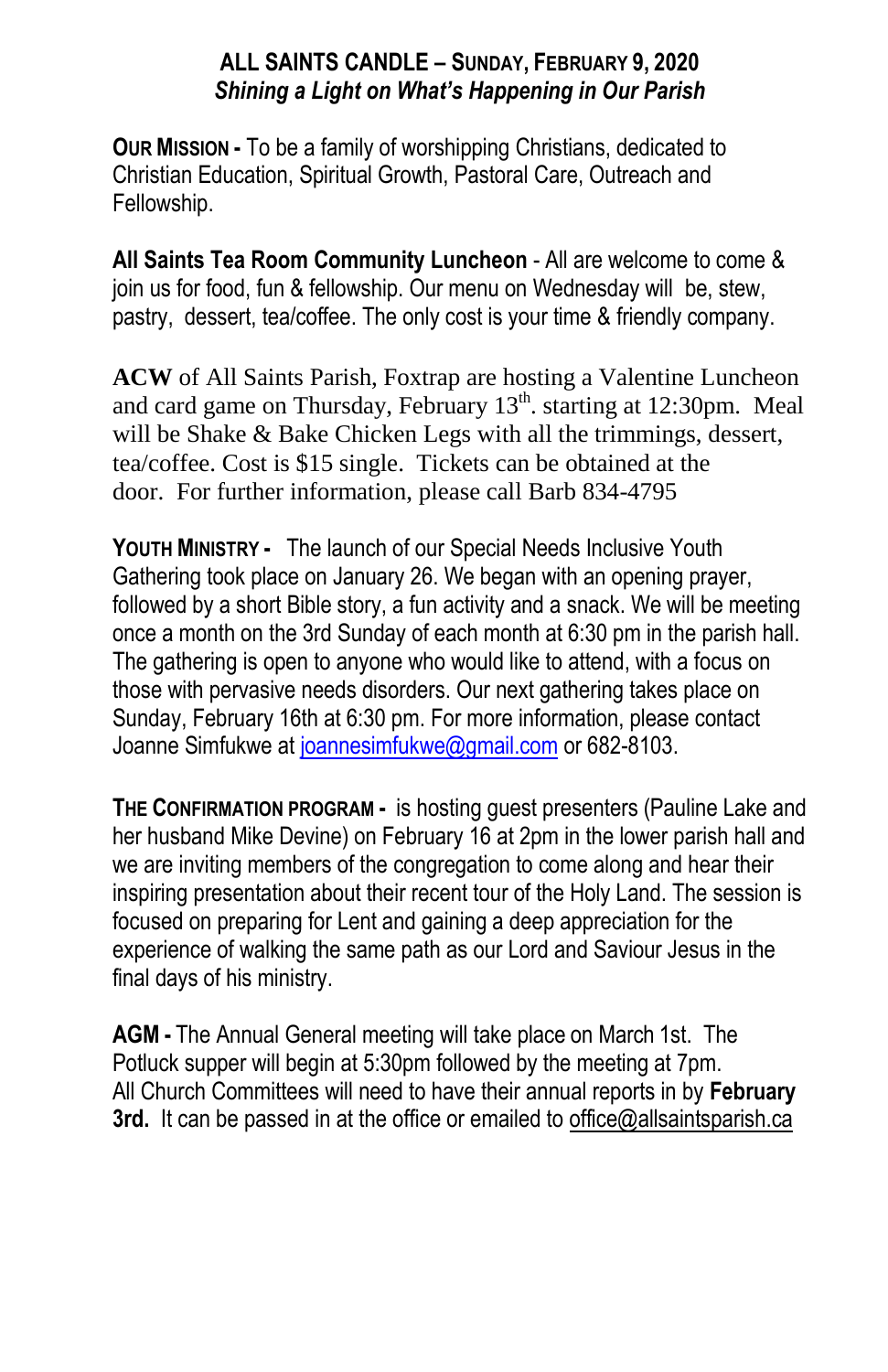**JOINT PARISH SERVICE** - Please mark your calendars for Sunday, March 8th @ 7pm. That evening the congregation of St. Peters in Upper Gullies and St. John the Evangelist in Topsail will join us for an evening of joint worship with a potluck to follow, downstairs immediately following the conclusion of the service - more details to follow

**THIS IS QUEEN'S COLLEGE APPEAL SUNDAY** in all Anglican parishes across the province. Your support of Queen's College through this collection in your parish or through an on-line donation at <https://www.canadahelps.org/dn/16498> will help us continue to prepare clergy and lay people for leadership in the Church. Your support of Queen's College is one way of ensuring the Church is equipped to respond to current and future needs for generations in the Church and beyond. Thank you for your support.

**BOOK LAUNCH** -- You are invited to the launch of Ordinary Saints: Women, Work and Faith in Newfoundland by Bonnie Morgan. Published by McGill-Queen's University Press, this history focuses on the communities of CBS, and tells the story of women's work in the Parish of Foxtrap and Hopewell during the mid-20th century. Launch will be held Sunday, Feb. 23rd from 3:00-4:30 pm in St. Peter's Parish Hall, Upper Gullies. Come and bring a friend!

**ST. JOHN THE EVANGELIST** Lenten Quiet Day - "Come Rest In My Heart". Saturday, February 29th @ 10am. No charge -Lunch provided. Call 834-2336 to confirm attendance. All are welcome - men and women.

#### **MEMORIAM-FUNERAL RECEPTION FUND**

 In loving memory of **Mom-Mary Porter** (remembering her death February 12, 2012) by: Aura, Jerry & Family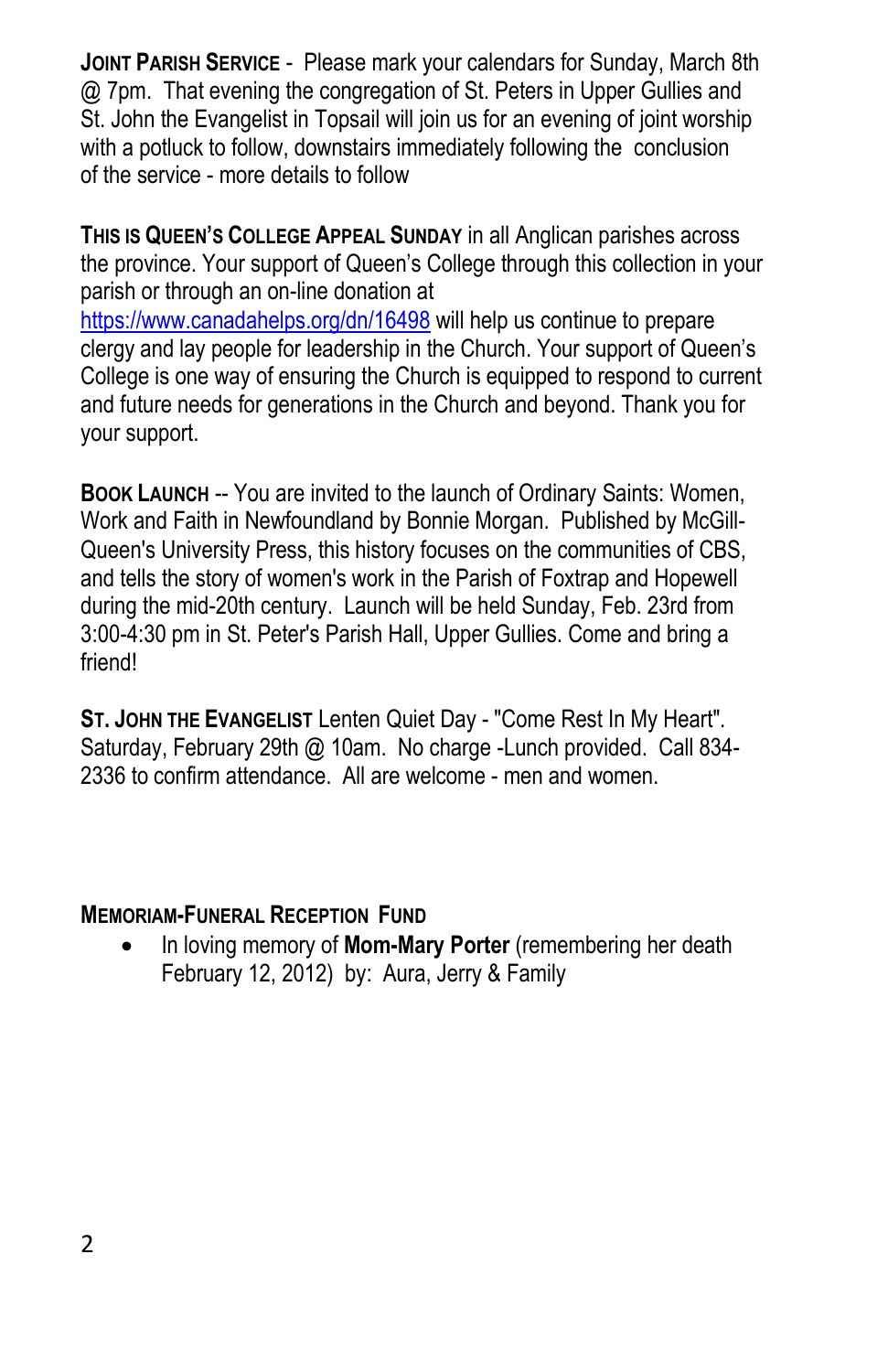## **CBS/PARADISE Community Food Bank**

News Letter 2020

# **Stories that Matter**

On the 90th birthday of a beautiful lady in CBS, she asked all her family and friends to donate food or money to help the food bank. What a joyous and gracious birthday she had. At 90 she still drove to the food bank to make the donation. What an amazing lady. Fay Dawe, Food Bank Coordinator

# **Important Note**

The C.B.S./Paradise Food Bank cannot accept or distribute open food packages or out-of-date food items. Up to 30% of food items must be regularly discarded due to being open or out of date.

## **Most Needed This Month**

Kraft Dinner, Spaghetti Os, canned soups and canned pasta.

### **Review 2019**

- 3,757 Hampers distributed
- 3,320 Monthly hampers
- 437 Christmas hampers
- 461 More then 2018

204 New clients

- 266 Adults
- 127 Youth
- 6,378 People served
- 4,346 Adults
- 2,032 Children
- 859 More then 2018